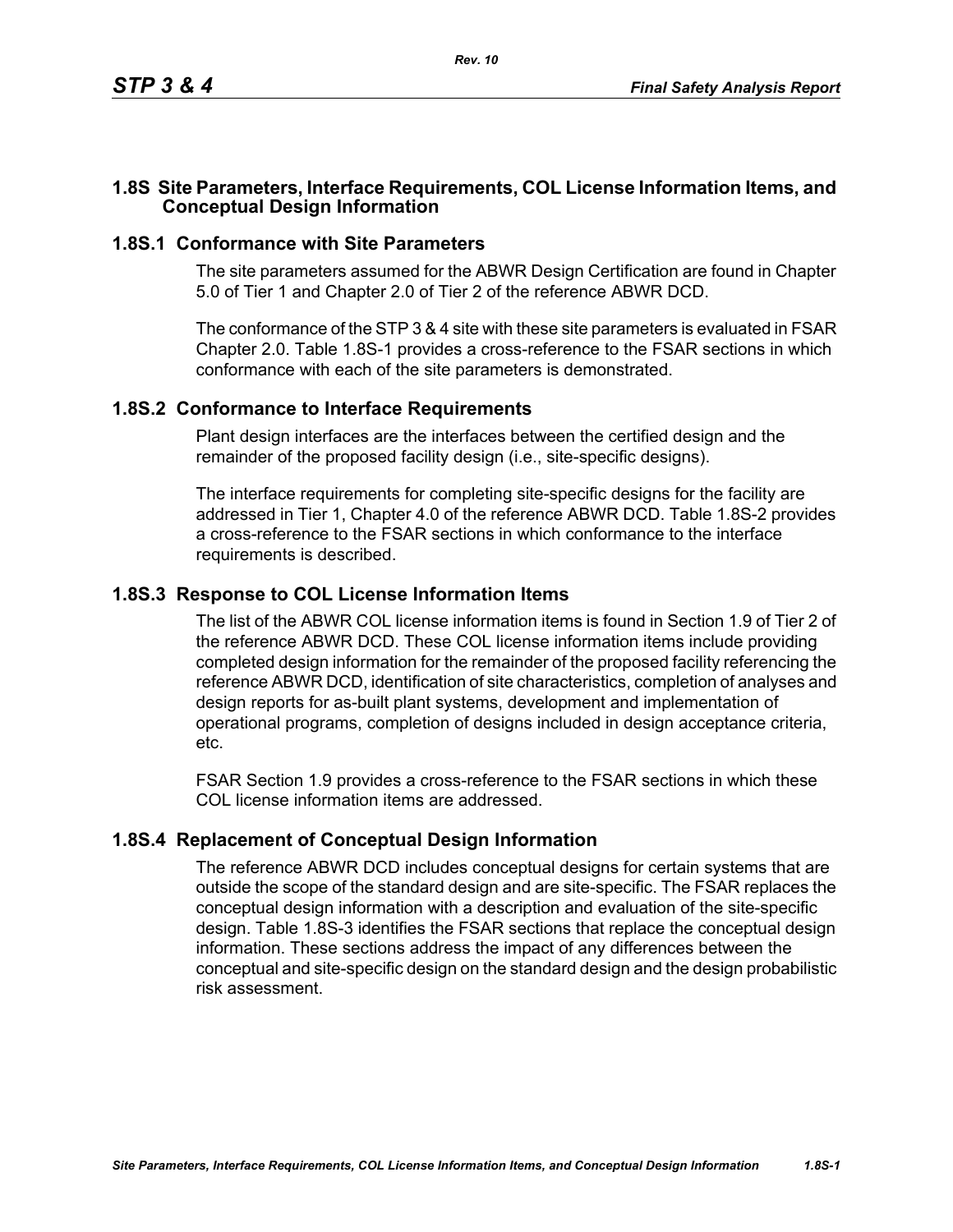<span id="page-1-0"></span>

| <b>Parameter</b>                  | <b>FSAR Section</b>  |
|-----------------------------------|----------------------|
| Maximum Ground Water Level        | 2.3.2.30             |
| Maximum Flood (or Tsunami) Level  | 2.3.2.13             |
| Precipitation (for Roof Design)   | 2.3.2.7              |
| <b>Ambient Design Temperature</b> | 2.3.2.7              |
| Extreme Wind                      | 2.3.2.7              |
| Tornado                           | 2.3.2.7              |
| Soil Properties                   | 2.3.2.28             |
| Seismology                        | 2.3.1.2              |
| Meteorological Dispersion (Chi/Q) | 2.3.2.9 and 2.3.2.10 |

|  |  | Table 1.8S-1 FSAR Sections that Demonstrate Conformance to Site Parameters |  |  |
|--|--|----------------------------------------------------------------------------|--|--|
|--|--|----------------------------------------------------------------------------|--|--|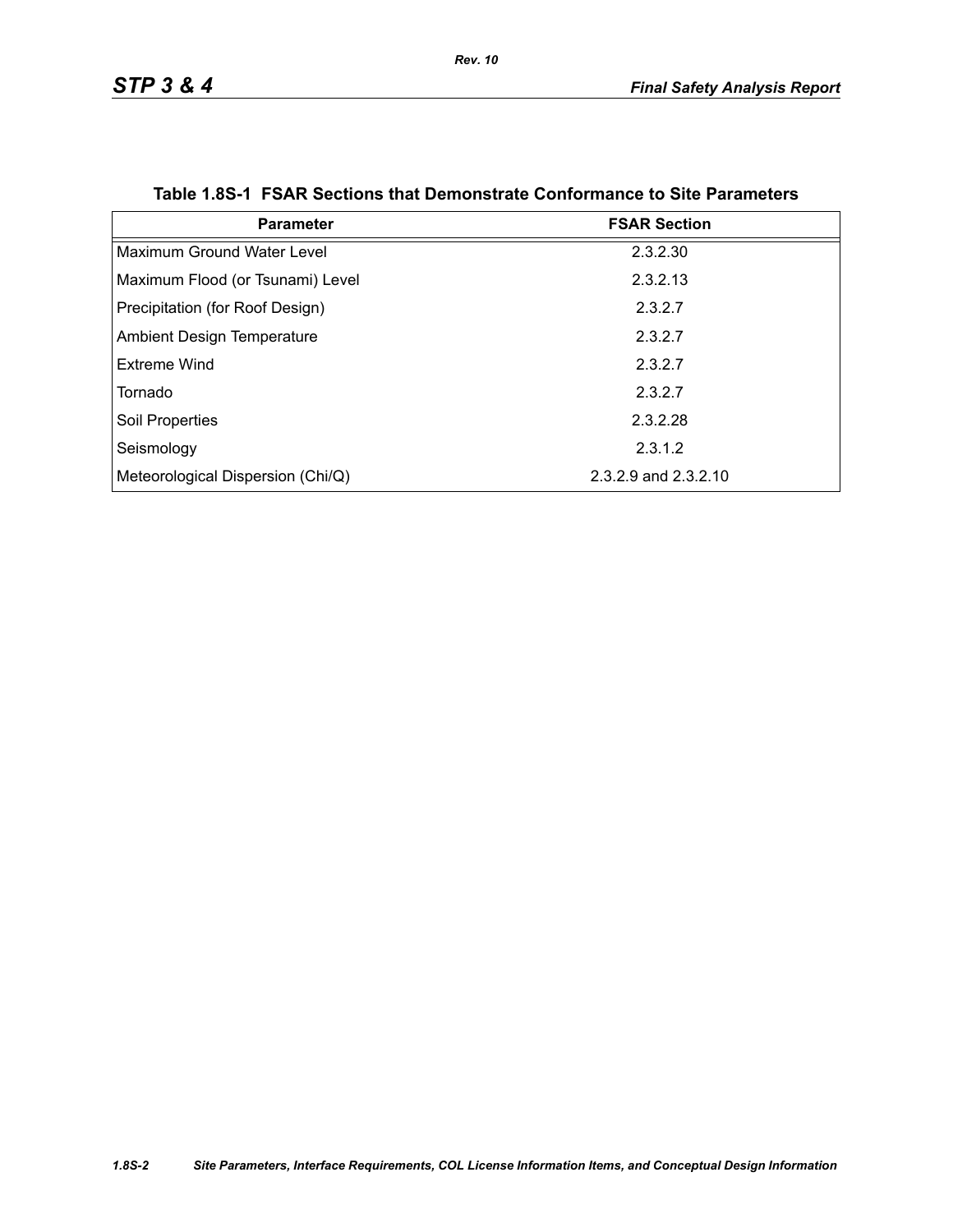| <b>ABWR DCD Design Interface</b>          | <b>FSAR Section</b> |
|-------------------------------------------|---------------------|
| <b>Ultimate Heat Sink</b>                 | 9.2.5               |
| <b>Offsite Power System</b>               | 8.2                 |
| Makeup Water Preparation System           | 9.2.8               |
| Potable and Sanitary Water System         | 9.2.4               |
| <b>Reactor Service Water System</b>       | 9.2.15              |
| <b>Turbine Service Water System</b>       | 9.2.16              |
| <b>Communication System</b>               | 9.5.2               |
| <b>Site Security</b>                      | 13.6                |
| <b>Circulating Water System</b>           | 10.4.5              |
| Heating, Ventilating and Air Conditioning | 9.4                 |

# <span id="page-2-0"></span>**Table 1.8S-2 FSAR Sections that Demonstrate Conformance to Interface Requirements**